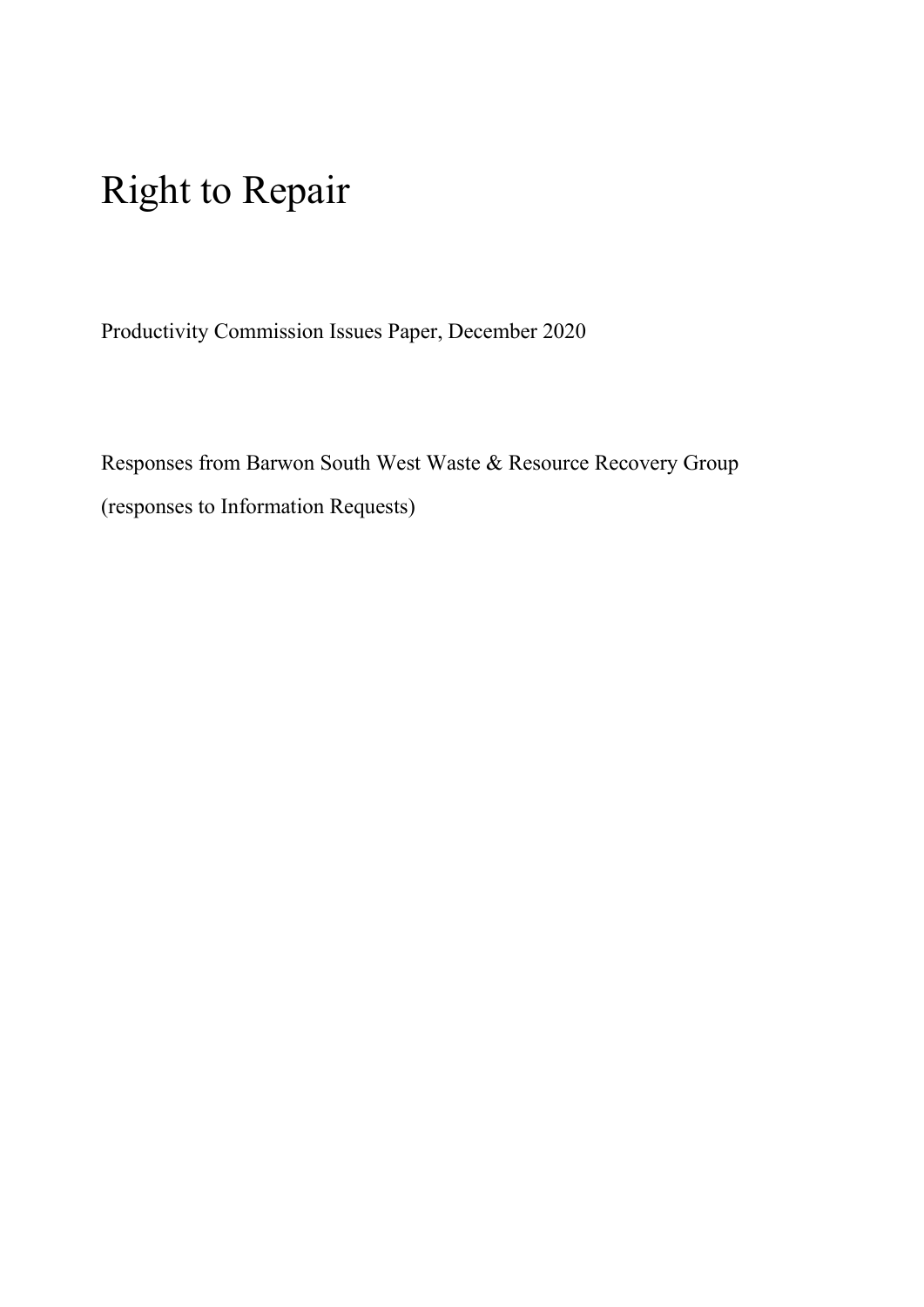# *INFORMATION REQUEST 1*

# *What would a 'right to repair' entail in an Australian context? How should it be defined?*

In Australia it would be useful to consider on-shore reparability, i.e. the ability to get products repaired without requiring them to be sent back to manufacturers overseas.

It would entail ensuring that repair options are more accessible:

- Access to information such as authorised or recommended local repairers
- Protection of consumer rights for repairs (i.e. warranty not voided)
- Affordability of repair
- Product design that facilitates repair.

A National Policy should be adopted that covers manufacturers and distributors.

# *INFORMATION REQUEST 2*

# *a) What types of products and repair markets should the Commission focus on?*

*b) Are there common characteristics that these products share (such as embedded technology and software or a high/low degree of product durability), and which characteristics would allow policy issues to be considered more broadly?*

# *c) If there are particular products that the Commission should focus on, what are the unique issues in those product repair markets that support such a focus?*

The Commission should perhaps focus on:

- electronic items given that e-waste is a problem material. Household appliances such as washing machines and dryers are often stated as being cheaper to replace than repair. It is not clear why this would be the case, perhaps the component parts are not standard to multiple models or they are assembled without considering the need to repair. Smart phones and computers are a big market, most people having one or both and usually needing to have these items repaired rather than complete replacement e.g. replacement screens, repairing charging ports, headphone jacks, repairing USB ports, keyboards, power supply etc;
- products that contain hazardous or scarce materials;
- products that may be easily repaired by consumers themselves, using parts that are readily available or able to be 3D printed. Government should encourage the manufacturers of these common household white goods, TVs, computers etc to identify common breaking points of the items and develop parts manufacturing onshore;
- high-cost items, particularly where there is significant productivity loss or inconvenience for the consumer if they cannot access timely and affordable repair options (i.e. agricultural machinery).

# *INFORMATION REQUEST 3*

## *a) Do the consumer guarantees under the ACL provide adequate access to repair remedies for defective goods? If not, what changes could be made to improve access to repair remedies?*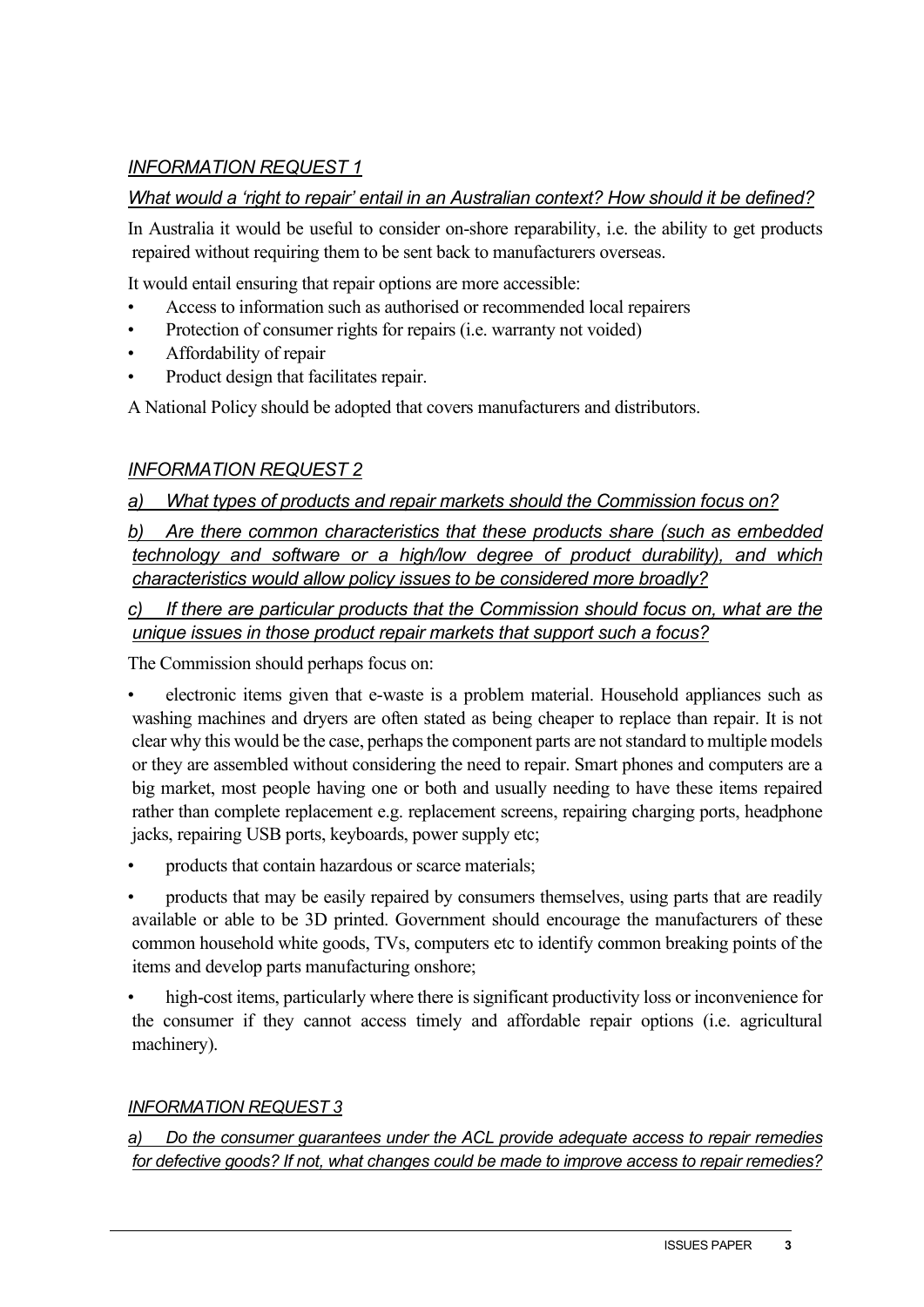*Are there barriers to repairing products purchased using new forms of payment technologies, such as 'buy now pay later'?*

*b) Is the guarantee of available repair facilities and spare parts effective in providing access to repair services and parts? Or is the opt out clause being widely used, making the guarantee ineffective?*

*c) Should consumer guarantees seek to balance the broader societal costs of remedy choices (such as the environmental impacts of replacements) with consumer rights, and if so how? For example, should repairs be favoured as a remedy?*

*d) Are consumers sufficiently aware of the remedies that are available to them, including the option to repair faulty products, under the ACL's consumer guarantees?*

*• If not, would more information and education be a cost effective measure to assist consumers understand and enforce guarantees? What would be the best way to deliver this information? What other measures would be more effective?*

The consumer guarantees under the ACL are not well known to consumers.

## *INFORMATION REQUEST 4*

*a) The Commission is seeking information on the nature of repair markets in Australia, including detailed data on the repair markets for specific products, covering:* 

*• market size — by employment, revenue, number of businesses, profit margins*

*• market composition — such as market share between authorised, independent and DIY repairers.*

BSWWRRG has identified almost 70 repairers in the Barwon South West region, for a range of products, although primarily electronic goods. [https://map.reduce](https://map.reduce-recycle.com.au/locale/barwon-reduce-recycle)[recycle.com.au/locale/barwon-reduce-recycle](https://map.reduce-recycle.com.au/locale/barwon-reduce-recycle)

The majority are independent repairers, where repair is one of the many services and products that they offer. Some are authorised repairers. In this region, there are currently four Repair Cafes established. These are community run services which were established by the community to teach repair skills, particularly given the lack of repair options available.

*b) Is there any evidence of a difference in quality, safety or data security between authorised repair networks and independent repairers? Are there ways to address concerns around quality, safety or data security while promoting a vibrant independent repair market?*

Tag and test facilities could be required to address safety concerns.

c*) Are there available examples of the contracts between OEMs and authorised repairers? Do these contracts limit effective competition in repair markets (such as by limiting the number and reach of authorised repairers or requiring authorised repairers to not be authorised by a competing brand)?*

In some instances, the conditions of contracts between OEMs and authorised repairers can be onerous and act as a disincentive to repairers becoming authorised. For example, requiring a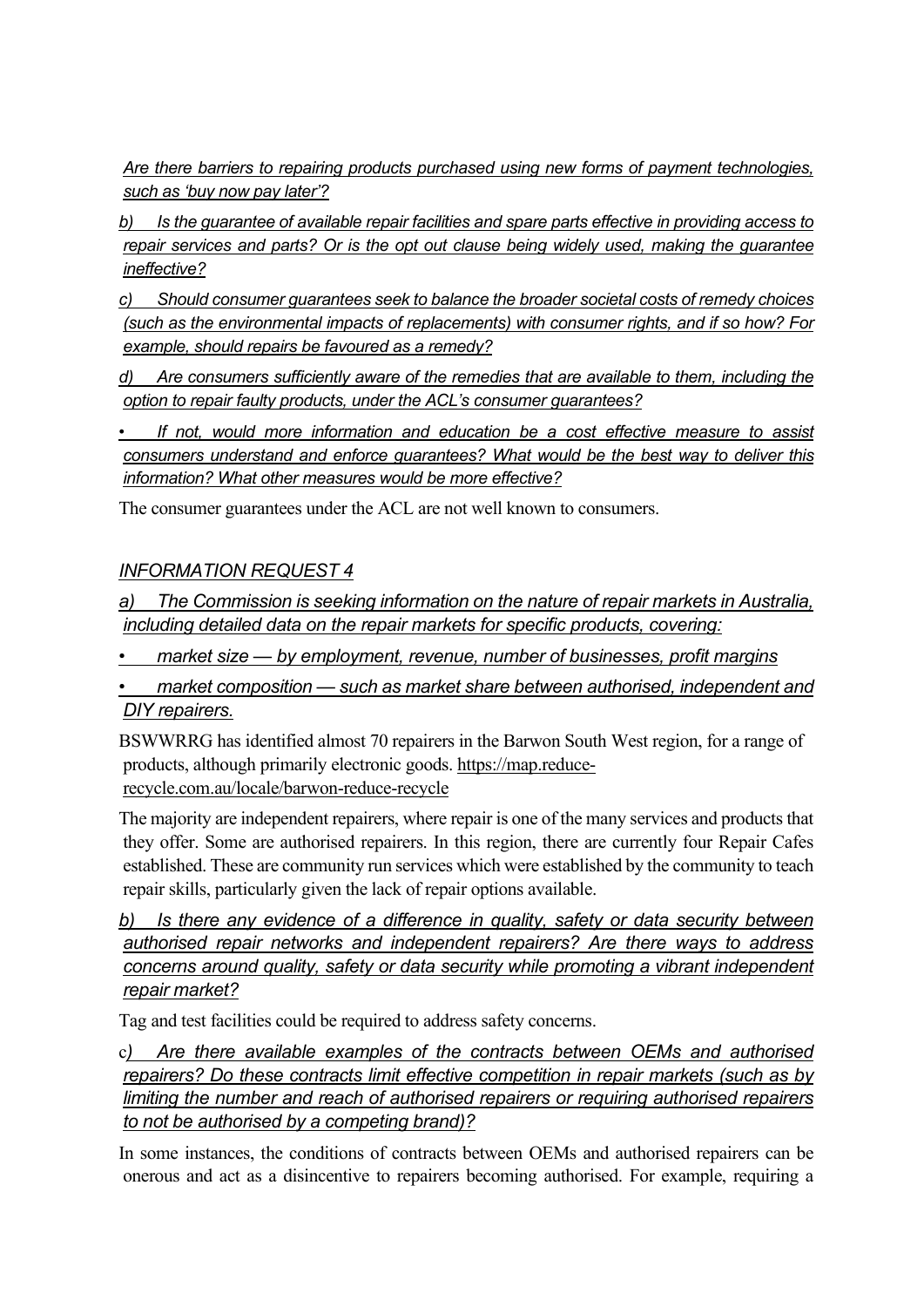minimum number of repairers available onsite, level of training required for authorised resellers, onerous auditing requirements and significant penalties for non-compliance.

• *What is the process to become authorised? Is it open and competitive?* 

*d) Are there specific examples or other evidence of practices by OEMs or their authorised repairers that create barriers to competition in repair markets?*

*• Do other factors also create barriers to competition in repair markets, such as short sighted consumer behaviours, switching costs, poor information availability or consumer lock in?*

*e) What is the relationship between the intensity of competition in the primary product market and the risk of consumer harm from a lack of competition in repair markets? Can competitive primary markets compensate for non competitive repair markets?*

*• Is an absence of effective competition in the primary market a necessary condition for consumer harm from non competitive repair markets?* 

*• To what extent would measures that enhance competition in the primary market address concerns about a lack of competition in repair markets?* 

*f) Are the restrictive trade practices provisions of the CCA (such as the provisions on misuse of market power, exclusive dealing or anti-competitive contracts) sufficient to deal with any anti competitive behaviours in repair markets?*

*g) What policy changes could be introduced if there is a need to increase competition in repair markets and improve consumer access to, and affordability of, repairs?*

*• What are the costs and benefits of any such proposal to the community as a whole? How does it balance the rights of manufacturers and suppliers, with those of consumers and repairers?*

# *INFORMATION REQUEST 5*

*a) To what extent do current IP laws already facilitate repairs by consumers or independent third parties (e.g. the spare parts defence under the Design Act)?*

*b) Are there any aspects of IP laws where consumers' rights with respect to repairs are uncertain?*

*c) Do current IP protections (e.g. intellectual property rights, technological protection measures, end user licencing agreements) pose a significant barrier to repair in Australia? If yes, please comment on any or all of the following:*

*• the specific IP protections that prevent consumers from sourcing competitive repairs and/or inhibit competition in repair markets*

*• the types of products or repair markets these barriers mainly affect* 

*• the prevalence of these barriers* 

*• the impacts of these barriers on third party repairers and consumers (e.g. financial cost, poorer quality repairs)*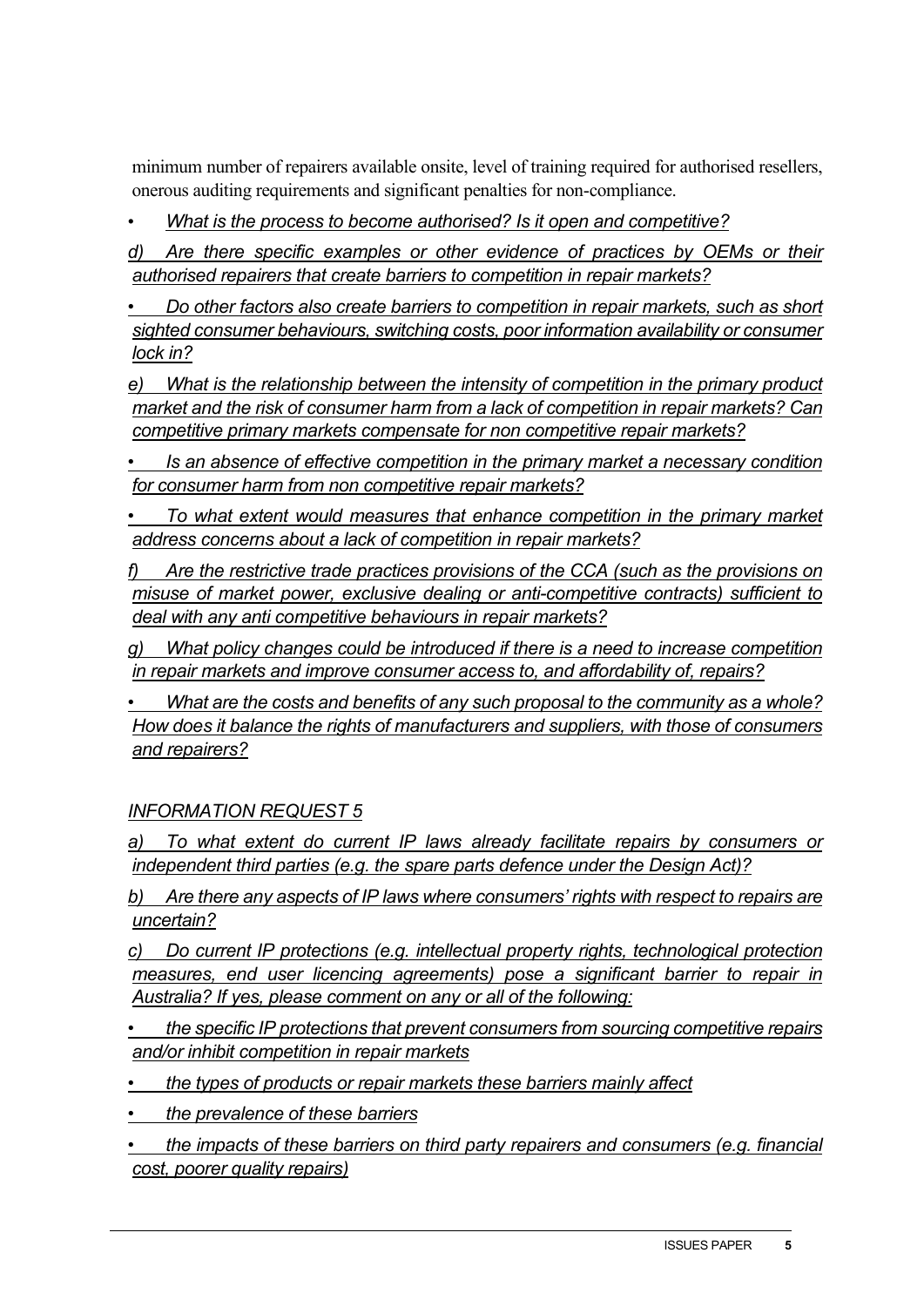*• options for reducing these barriers and their associated benefits, costs and risks (including potential impact on market offerings).* 

*d) In what ways might government facilitate legal access to embedded software in consumer and other goods for the purpose of repairs? What are the pros and cons of these approaches?* 

# *Information request 6*

*a) What evidence is there of planned obsolescence in Australian product markets? Do concerns about planned obsolescence principally relate to premature failure of devices or in them being discarded still working when more attractive products enter the market?*

The discussion of planned obsolescence of mobile phones is interesting. Mobile phones require software updates at regular intervals and, as well as the possibility of the update itself affecting their performance, the phones also become obsolete quickly if these updates are not possible due to memory size. It should be possible to update in a way that suits the phone in question.

#### b) *How can the Commission distinguish between planned product obsolescence and the natural evolution of products due to technological change and consumer demand?*

## *c) How does planned obsolescence affect repairers, consumers and the broader community in Australia?*

Planned obsolescence potentially limits use of second-hand markets. A mobile consumer survey by Deloitte (2016) found that one in 10 Australian mobile phone users participate in the second hand phone market, compared to global average of 15% and UK average of 22% (https://landing.deloitte.com.au/tmt-mobile-consumer-2016-INB-thank-you.html). Australians replace their TVs, computers and phones twice as quickly as people in the US and UK. Whether this is due to planned obsolescence, lower product costs, lack of reparable products or repair services and an affluent populace (or combination of all these) is unclear.

Planned obsolescence contributes to increased resource use and waste to landfill, which has negative impacts on human health and the environment.

## d) *What measures do governments currently use to prevent planned obsolescence or mitigate its effects (in Australia and overseas)? How effective are these measures?*

## *What are the benefits, costs and risks of Australia adopting measures similar to those currently used overseas, such as product design standards and reparability ratings?*

Benefits: a right to repair supports the circular economy, creates more jobs around the support of existing products, increases opportunities for people to learn transferrable practical skills in maintenance, repairing, and reduces unnecessary waste to landfill.

Costs: repair facilities and independent repairers are likely going to need government assistance to set up, given the current cost of repair versus new products.

Risks: there is a risk that these measures might not be supported by big business due to their impact on product turnover, potentially risking some manufacturers pulling out of the local market.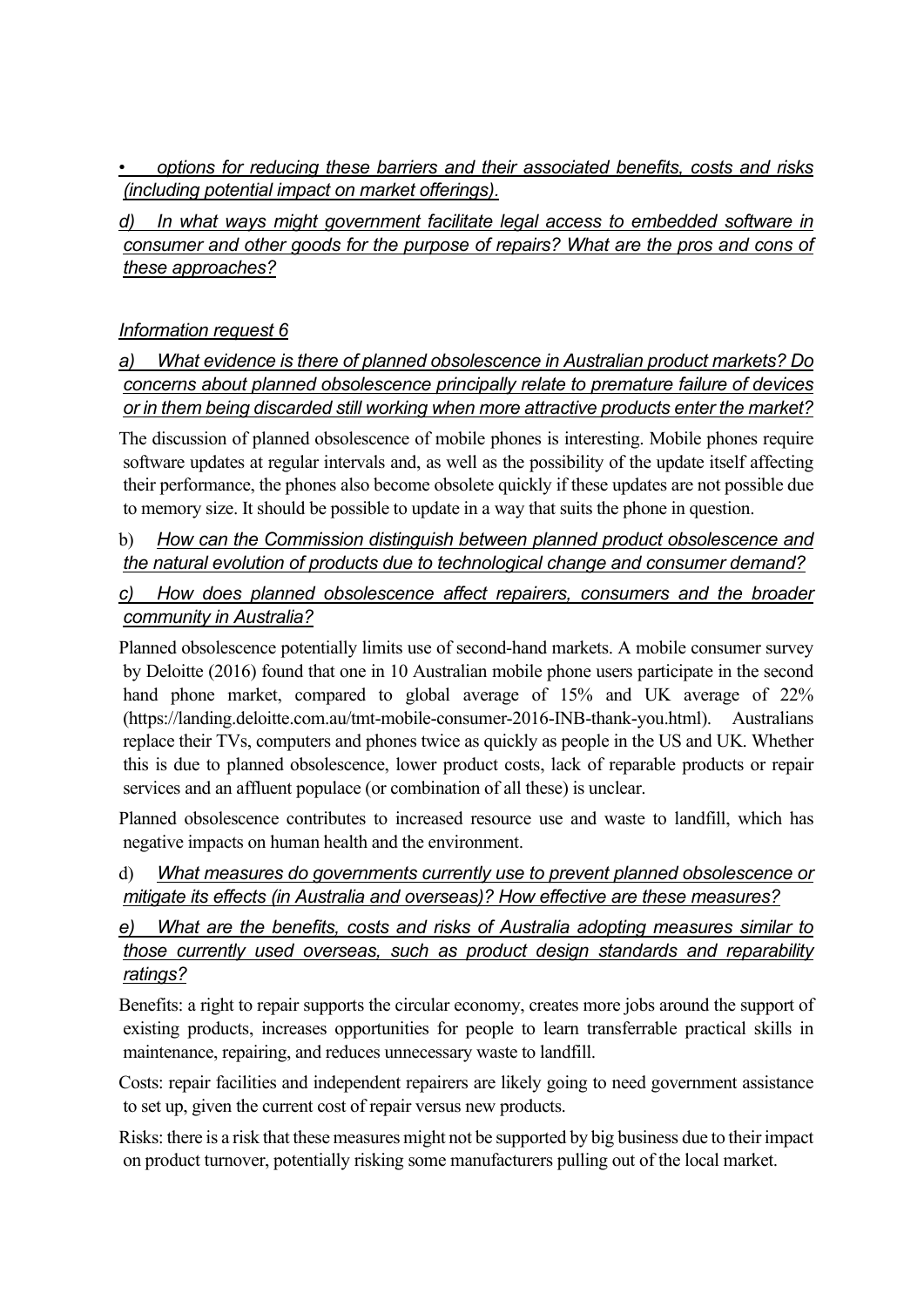# f) *Do consumers have access to good information about durability and reparability when making purchases? If not, how could access to information be improved?*

The concept noted above of consumer information and product labelling on reparability should be considered in Australia, to allow the buyer to assess the ease of obtaining spare parts and where repair services may be obtained. Labelling should be clear, such as the Australasian Recycling Label, so consumers know the difference between two competing products.

# *INFORMATION REQUEST 7*

# *a) What data are available on the amount of e waste generated in Australia?*

# *• What data is there on the composition of e waste in terms of particular materials (such as hazardous materials) by product type?*

Data on e-waste is difficult to come by; BSWWRRG's own broad estimates suggest approx. 3,000T p.a. is generated in the BSW region each year. We suggest that the NTCRS may have this data for that particular scheme, and Sustainability Victoria will have data for the state as a whole.

• *How does hazardous e waste compare to hazardous general waste in its prevalence and risks? Is there merit in distinguishing between hazardous e waste and non hazardous e waste? And if so, how could this be done in practice?*

*b) What estimates are available on the costs of e waste disposal on the environment, human health and social amenity, in Australia and internationally?* 

The Victorian Government Regulatory Impact Statement for Waste Management Policy (E-waste) might be able to provide some information on this.

• *How do the impacts differ by disposal type, or by the type of product or hazardous material?*

c) *How much of Australia's e waste is shipped overseas for recycling? Is there evidence of circumstances where this creates problems for recipient countries?* 

*• Are there barriers to the expansion of domestic recycling facilities or the adoption of new recycling technologies in Australia (such as plasma arc incinerators)?*

*d) What are Australia's current policy settings for managing the potential environmental and health effects of e waste (such as landfill bans, the National Television and Computer Recycling Scheme or Mobile Muster)? Are these policy settings broadly right — that is, are they proportional to the impacts of e waste on the community?* 

There is a landfill ban on e-waste in Victoria: <https://www.sustainability.vic.gov.au/Campaigns/eWaste/The-Victorian-Ewaste-Ban>

Victorian councils have been funded to upgrade e-waste collection points and a campaign to publicise the ban ran during 2019.

*e) How can a right to repair policy further reduce the net costs of e waste in Australia, and would such an approach be an effective and efficient means of addressing the costs of e waste to the community?*